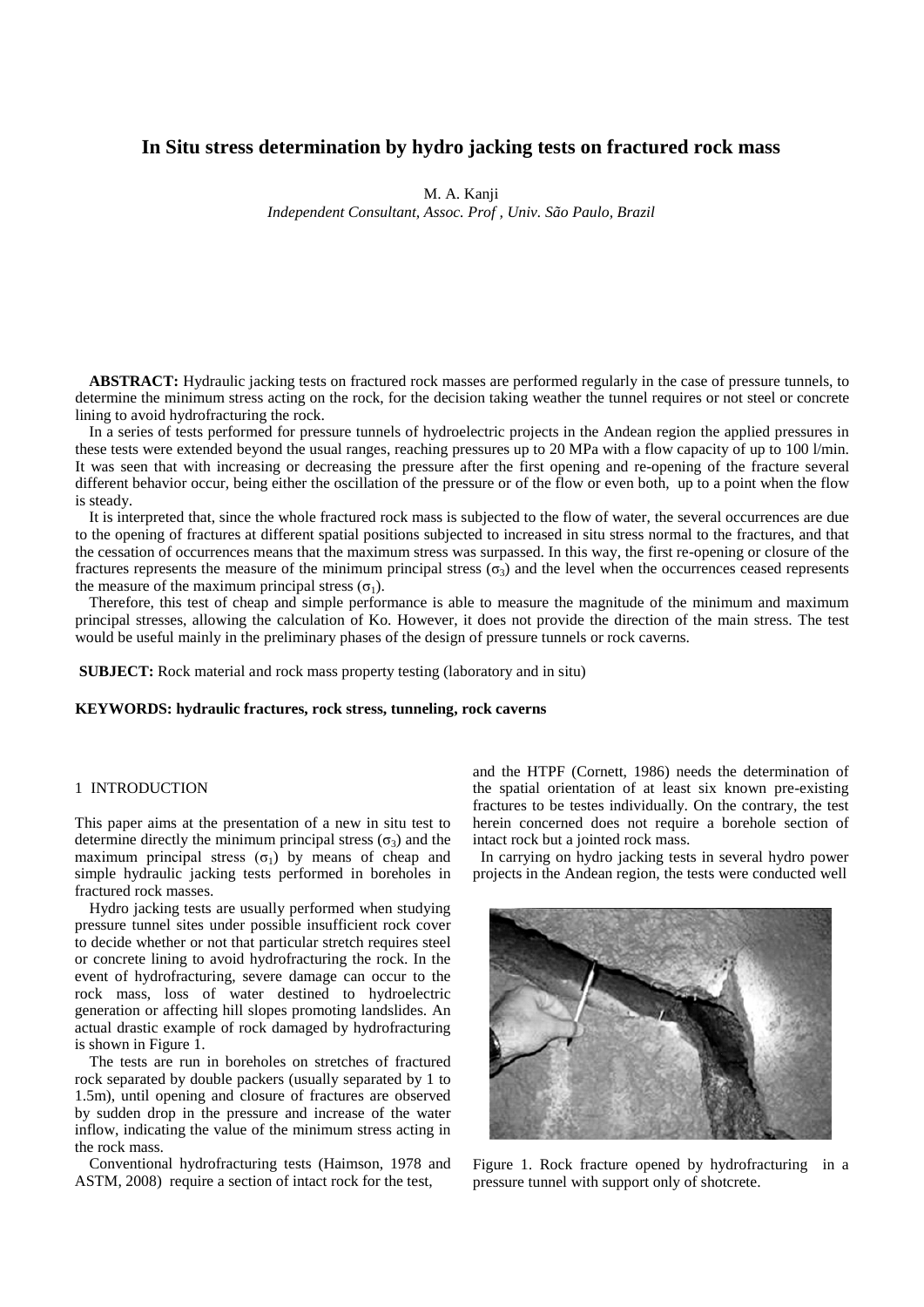beyond the usual pressure ranges for hydraulic jacking tests, since a higher capacity pump was available, attaining up to three to five times the minimum stress computed by the product of the density to the depth. Several behaviors during the tests were noticed, allowing the interpretation that the maximum principal stress was also measured additionally to the minimum principal stress. The paper describes the testing equipment, procedures and its interpretation.

### 2 EQUIPMENT REQUIRED AND TEST SECTION

The required equipment consists of a hydraulic pump with a minimum flow capacity of 100 l/min under a pressure of 20 to 25 MPa, double packers separated by about 1 to 1.5m, pressure and flow gages with automatic recording. A drill rig or a winch is also required do lower and raise the packers.

 The mentioned pressure is required to attain the rock stresses with some additional pressure to account for the rock mass permeability. If the rock is too permeable the pump may not be able to reach the required pressure. In this case, it is recommended to select a new borehole stretch.

 The test section must be selected by examining the rock cores and choosing stretches containing at least one joint, but preferably two or three joints.

### 3 TESTING PROCEDURE

After setting the packers in position within the borehole, the pressure is raised by steps of 2atm up to 5atm at the most, waiting between 1 and 2 min in each pressure stage, as the joints opening pressure is to be determined as close as possible. This is called the "slow" cycle.

 In the conventional Lugeon testing the objective is to measure the permeability and its eventual changes under a constant pressure, to see the behavior of the joint seepage under a dam, for instance, reason why the pressure is maintained for longer periods. On the contrary, in these hydro jacking tests it is not necessary to spend more time in each stage as the response of the ground to the pressure is very quick.



Figure 2. Graph of flow x pressure for a test in one cycle of loading and unloading.

When equaling the minimum confining pressure of the ground, plus eventual joint strength that might exist, the joints will open. This is noticed by the change in relationship between pressure and flow, as exemplified by the graph of Figure 2. In this Figure 2 the points of opening and closure of fractures are marked respectively as "O" and "C".

 The pressure is continued in similar steps to the maximum capacity of the pump, and then decreased under the same pressure steps. When the pressure is somewhat less than that of the minimum confining strength, the open joint will close, making the pressure to flow relationship to return to the original value. This closure pressure is a direct measure of the minimum principal stress, or  $\sigma_3$ . It should be also the measure of the pressure acting normally to the joint that first opened.

 In the phase of increasing pressure, it is possible to notice more than one changes of pressure to flow ratios, as shown in Figure 3, indicating that other joints, with different orientation opened up on their turn.

 After finishing the load and unload "slow" cycle, a "fast" loading and unloading cycle, was carried on, increasing and decreasing continuously the pressure, with the whole cycle occurring is about 5 min. or even somewhat less. The results were surprisingly very close to the "slow" cycle, indicating that the ground response to the pressure is very quick. This "fast" cycle works as a confirmation of the important points of the previous curve where changes were noticed. Figure 3 show the curves of both "slow" and "fast" cycles, with very good reproducibility.

 It is recommended to run several tests at different depths in the same borehole.

### 4 PARTICULAR OCCURRENCES IN THE TEST.

Several other particular behaviors may occur during the test, consisting either as an oscillation (or jerking) of the flow or of the pressure alone, or even both of them together. This means that the pressure in some of the fractures of the jointed system has equaled the ground pressure on it, causing slight decrease of the pressure when some water is admitted in it, following closure that promotes increase of pressure with another opening of the joint and so on.



Figure 3. Graph of flow x pressure for a slow and fast cycles of the same borehole section tested.